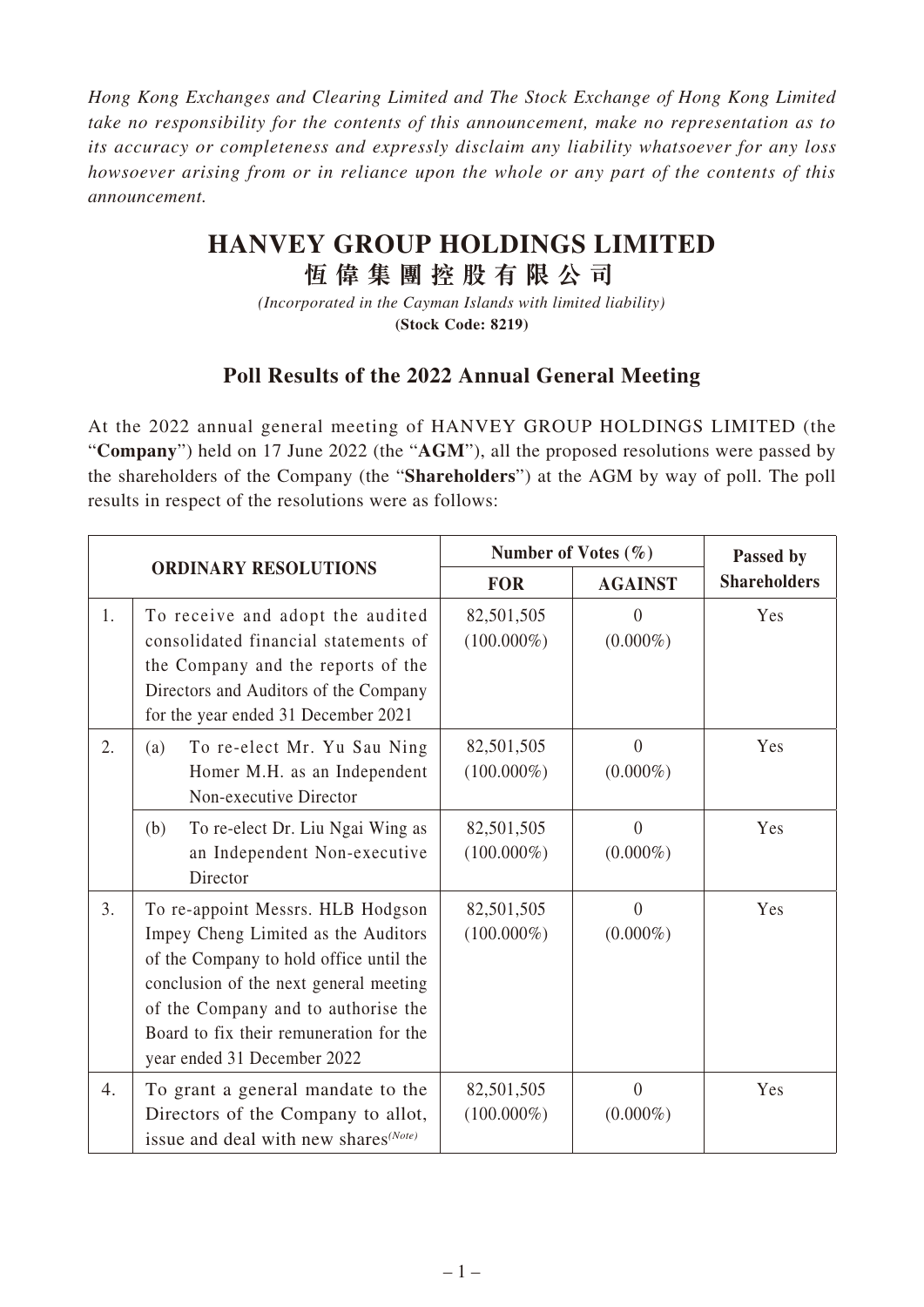| <b>ORDINARY RESOLUTIONS</b> |                                                                                                                                                                                   | Number of Votes $(\% )$     |                | Passed by           |
|-----------------------------|-----------------------------------------------------------------------------------------------------------------------------------------------------------------------------------|-----------------------------|----------------|---------------------|
|                             |                                                                                                                                                                                   | <b>FOR</b>                  | <b>AGAINST</b> | <b>Shareholders</b> |
| 5.                          | To grant a general mandate to the<br>Directors of the Company to buy<br>back shares <sup>(Note)</sup>                                                                             | 82,501,505<br>$(100.000\%)$ | $(0.000\%)$    | Yes                 |
| 6.                          | To extend the general mandate<br>granted to the Directors of the<br>Company to issue new shares by<br>adding the number of shares bought<br>back by the Company <sup>(Note)</sup> | 82,501,505<br>$(100.000\%)$ | $(0.000\%)$    | <b>Yes</b>          |

*Note:* The full text of resolutions 4, 5 and 6 are set out in the notice of the AGM dated 17 May 2022.

As at the date of the AGM, a total of 150,000,000 shares of the Company were in issue which was the total number of shares entitling the holders to attend and vote on all the resolutions at the AGM.

There were no shares of the Company entitling the Shareholders to attend and abstain from voting in favour of the proposed resolutions at the AGM as set out in Rule 17.47A of the Rules Governing the Listing of Securities on GEM of The Stock Exchange of Hong Kong Limited (the "**GEM Listing Rules**") and no Shareholders were required under the GEM Listing Rules to abstain from voting on the proposed resolutions at the AGM. There were no restrictions on any Shareholders to cast votes on any of the proposed resolutions at the AGM. No person has indicated in the circular containing the notice of the AGM that it/he/she intends to abstain from voting on or vote against any of the resolutions at the AGM.

Directors of the Company namely Mr. Cheuk Sin Cheong Clement, Ms. Au Corona Ching Mei M.H., Mr. Yu Sau Ning Homer M.H., Mr. Zhao Zhipeng, Ms. Yee Wai Fong Wendy and Dr. Liu Ngai Wing attended the AGM in person.

The Company's branch share registrar and transfer office in Hong Kong, Tricor Investor Services Limited, acted as scrutineers for the poll at the AGM.

> By order of the Board **HANVEY GROUP HOLDINGS LIMITED Cheuk Sin Cheong Clement** *Chairman, Chief Executive Officer and Executive Director*

Hong Kong, 17 June 2022

*As at the date of this announcement, the Executive Directors are Mr. Cheuk Sin Cheong Clement and Ms. Au Corona Ching Mei M.H. and the Independent Non-executive Directors are Mr. Yu Sau Ning Homer M.H., Mr. Zhao Zhipeng, Ms. Yee Wai Fong Wendy and Dr. Liu Ngai Wing.*